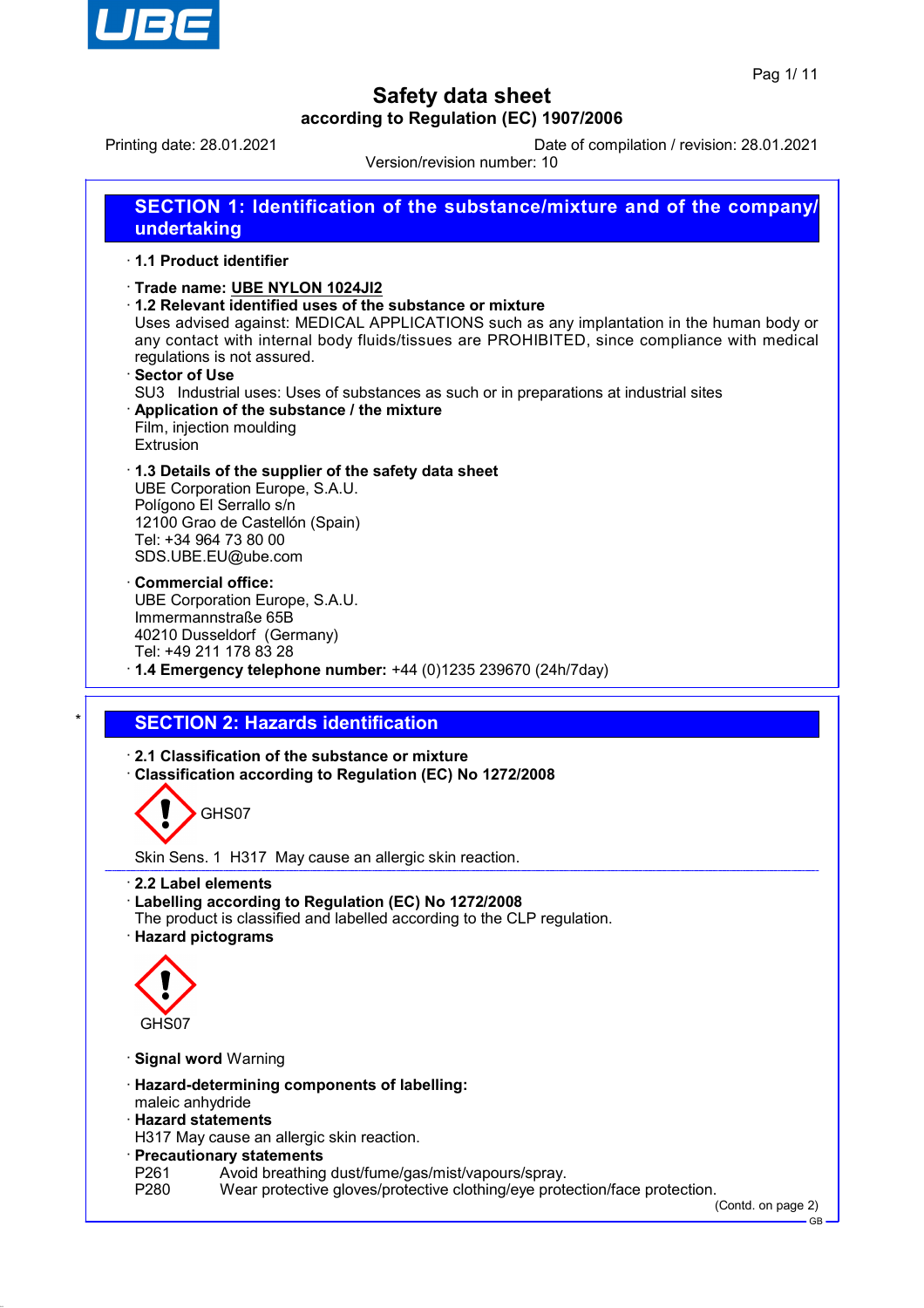

Printing date: 28.01.2021 Date of compilation / revision: 28.01.2021

Version/revision number: 10

**Trade name: UBE NYLON 1024JI2**

P333+P313 If skin irritation or rash occurs: Get medical advice/attention.

P302+P352 IF ON SKIN: Wash with plenty of water.

P362+P364 Take off contaminated clothing and wash it before reuse.

P501 Dispose of contents/container in accordance with local/regional/national/international regulations.

· **2.3 Other hazards**

· **Results of PBT and vPvB assessment**

- · **PBT:** Not applicable.
- · **vPvB:** Not applicable.

### **SECTION 3: Composition/information on ingredients**

### · **3.2 Chemical characterisation: Mixtures**

**Description:** Mixture: consisting of the following components.

| <b>Dangerous components:</b>   |                                                   |           |
|--------------------------------|---------------------------------------------------|-----------|
| CAS: 3622-84-2                 | N-butylbenzenesulphonamide (BBSA)                 | < 15%     |
| EINECS: 222-823-6              | Aquatic Chronic 3, H412                           |           |
| Reg.nr.: 01-2119486780-29-0000 |                                                   |           |
| CAS: 108-31-6                  | maleic anhydride                                  | $< 0.1\%$ |
| EINECS: 203-571-6              | <b>&amp; Resp. Sens. 1, H334; STOT RE 1, H372</b> |           |
| Reg.nr.: 01-2119472428-31-XXXX | Skin Corr. 1B, H314; Eye Dam. 1, H318             |           |
|                                | Acute Tox. 4, H302; Acute Tox. 4, H332; Skin      |           |
|                                | Sens. 1A, H317                                    |           |
| · Non dangerous components     |                                                   |           |
| 25038-54-4 Polyamide 6         |                                                   | $>67\%$   |

· **Additional information:** For the wording of the listed hazard phrases refer to section 16.

## **SECTION 4: First aid measures**

· **4.1 Description of first aid measures** · **General information:** Take affected persons out into the fresh air. Seek medical treatment. Immediately remove any clothing soiled by the product. · **After inhalation:** If exposed to vapors from heating and molding material, remove to fresh air. If symptoms, coughing and discomfort in nose and throat remain, get medical attention. Supply fresh air and to be sure call for a doctor. In case of unconsciousness place patient stably in side position for transportation. · **After skin contact:** If redness, itching or burning sensation develops, get medical attention. After contact with the molten product, cool rapidly with cold water. Do not pull solidified product off the skin. Seek medical treatment. Immediately wash with water and soap and rinse thoroughly. · **After eye contact:** Immediately flush exposed area with copious amounts of water for at least 15 minutes. If redness, itching or burning sensation develops, do not rub eyes and immediately get medical attention. · **After swallowing:** Rinse out mouth and then drink plenty of water.

(Contd. on page 3)

GB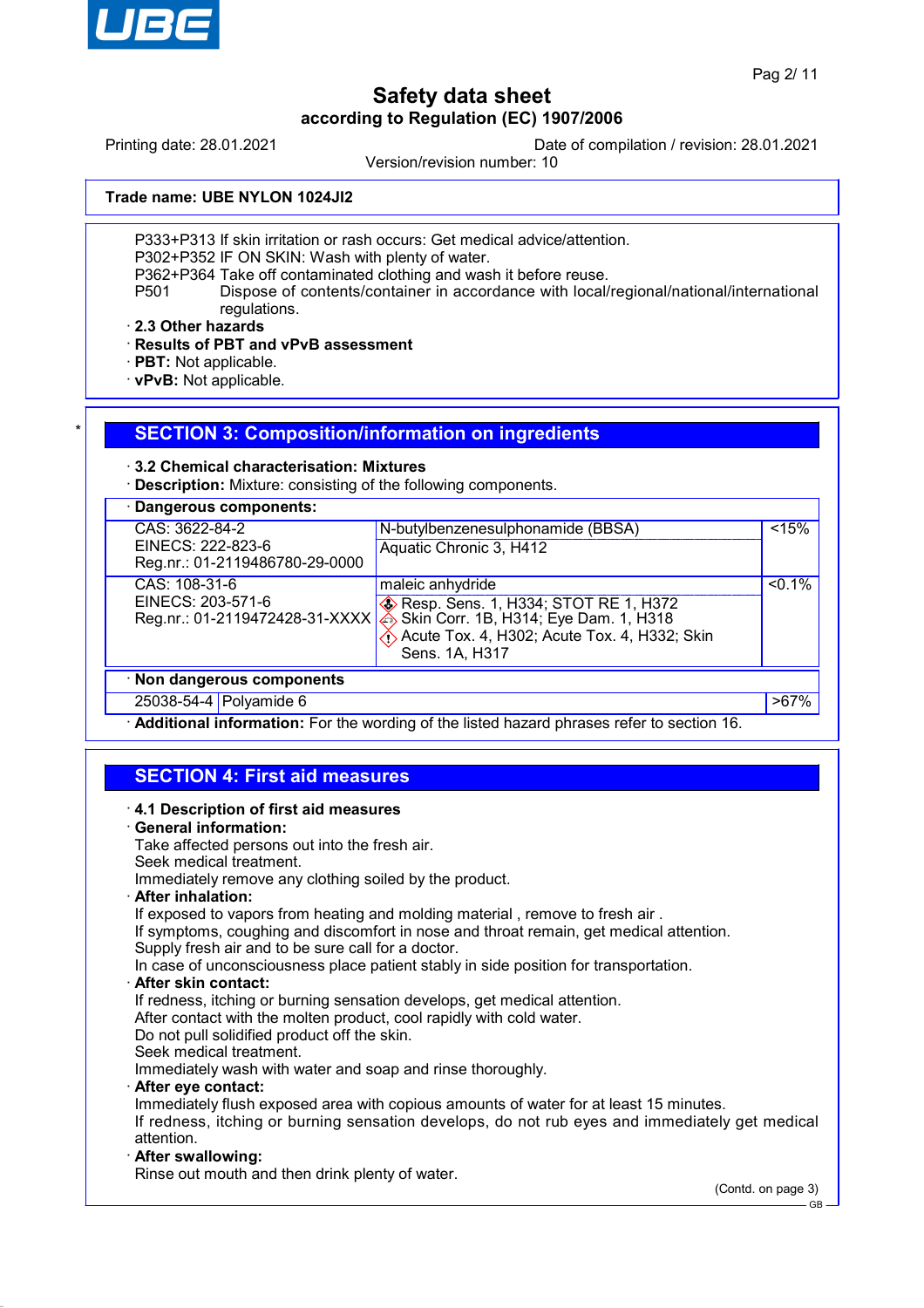

Printing date: 28.01.2021 Date of compilation / revision: 28.01.2021

Version/revision number: 10

**Trade name: UBE NYLON 1024JI2**

- Do not induce vomiting; call for medical help immediately.
- · **4.2 Most important symptoms and effects, both acute and delayed** At molten state, expected to cause burns to skin.
- Irreversible dermatitis will occur if you do not wash affected skin immediately and thoroughly. · **4.3 Indication of any immediate medical attention and special treatment needed** Treatment: Treat according to symptoms (decontamination, vital functions), no known specific antidote.

## **SECTION 5: Firefighting measures**

- · **5.1 Extinguishing media**
- · **Suitable extinguishing agents: Water** Fire-extinguishing powder Carbon dioxide
- Use fire extinguishing methods suitable to surrounding conditions.
- · **For safety reasons unsuitable extinguishing agents:** Not known
- · **5.2 Special hazards arising from the substance or mixture** In case of fire, the following can be released: Carbon monoxide (CO) Carbon Dioxide (CO2) Under certain fire conditions, traces of other toxic gases cannot be excluded, e.g.: Maleic anhydride Hydrogen cyanide (HCN) Ammonia (NH3) · **5.3 Advice for firefighters**
- · **Protective equipment:** Firefighters should wear appropriate protective equipment Wear self-contained respiratory protective device. · **Additional information** Cool endangered receptacles with water spray.

## **SECTION 6: Accidental release measures**

· **6.1 Personal precautions, protective equipment and emergency procedures** Stop leak if you can do so without risk Remove combustible materials Ensure adequate ventilation Use personal protective equipment as indicated in paragraph 8 · **6.2 Environmental precautions:** Do not allow to enter sewers/ surface or ground water. · **6.3 Methods and material for containment and cleaning up:** Sweep up to prevent slipping on polymer pellets Send for recovery or disposal in suitable receptacles. Dispose contaminated material as waste according to item 13. · **6.4 Reference to other sections** See Section 7 for information on safe handling. See Section 8 for information on personal protection equipment. See Section 13 for disposal information.

(Contd. on page 4)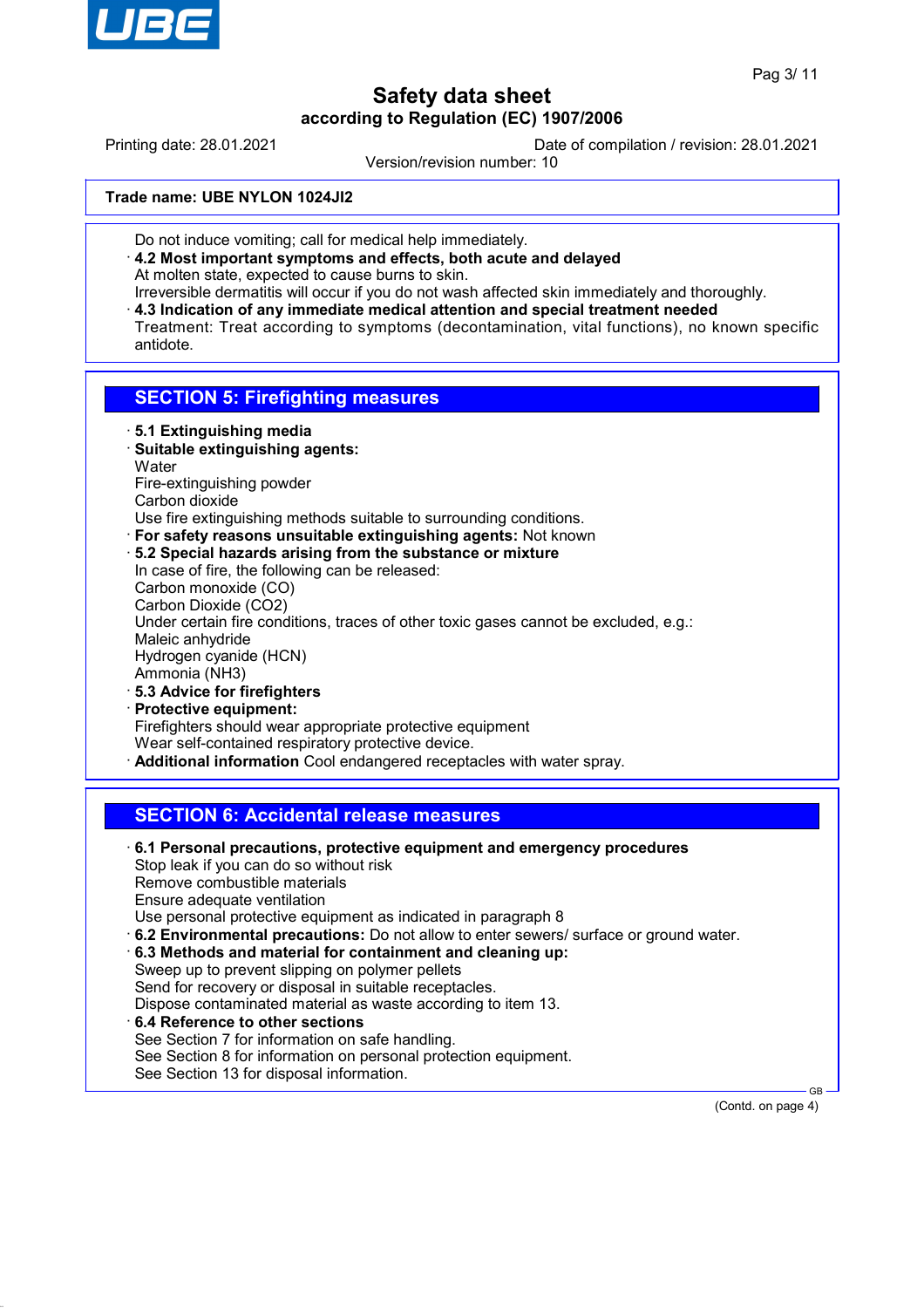

Printing date: 28.01.2021 Date of compilation / revision: 28.01.2021

Version/revision number: 10

**Trade name: UBE NYLON 1024JI2**

## **SECTION 7: Handling and storage**

· **7.1 Precautions for safe handling** Keep away from foodstuffs, beverages and feed. Do not eat, drink, smoke or sniff while working. Immediately remove all soiled and contaminated clothing Wash hands before breaks and at the end of work. Melted state: Avoid skin contact with the liquefied material. Avoid breathing dust/fume/vapours. · **Information about fire - and explosion protection:** Protect against electrostatic charges. · **7.2 Conditions for safe storage, including any incompatibilities** · **Storage:** · **Requirements to be met by storerooms and receptacles:** Store in cool, dry conditions in well sealed receptacles. · **Information about storage in one common storage facility:** Not required. · **Further information about storage conditions:** Protect from heat and direct sunlight. · **7.3 Specific end use(s)** No further relevant information available. See item 1.2 **SECTION 8: Exposure controls/personal protection** · **Additional information about design of technical facilities:** Adequate ventilation should be maintained at handing. Additionally, local exhaust ventilation recommended at melting process. · **8.1 Control parameters** · **Ingredients with limit values that require monitoring at the workplace: 108-31-6 maleic anhydride** WEL (Great Britain) Short-term value: 3 mg/m<sup>3</sup> Long-term value: 1 mg/m $3$ Sen · **DNEL (workers) 3622-84-2 N-butylbenzenesulphonamide (BBSA)** Inhalative DNEL (Long-term exposure – systemic effects) 2.5 mg/m3 · **DNEL (general population) 3622-84-2 N-butylbenzenesulphonamide (BBSA)** Oral DNEL(Systemic effects-Long-term) 0.26 mg/Kg bw/day Inhalative DNEL (Systemic effects-Long-term exposure) 0.45 mg/m<sup>3</sup> · **PNECs 3622-84-2 N-butylbenzenesulphonamide (BBSA)** PNEC(fresh water) 0.037 mg/L PNEC (marine water) 0.0037 mg/L PNEC (intermittent release) | 0.37 mg/L PNEC (soil)  $\vert$  0.091 mg/kg d.w PNEC (STP) 60 mg/L PNEC (Sediment (freshwater)) 0.563 mg/Kg sed

(Contd. on page 5)

GB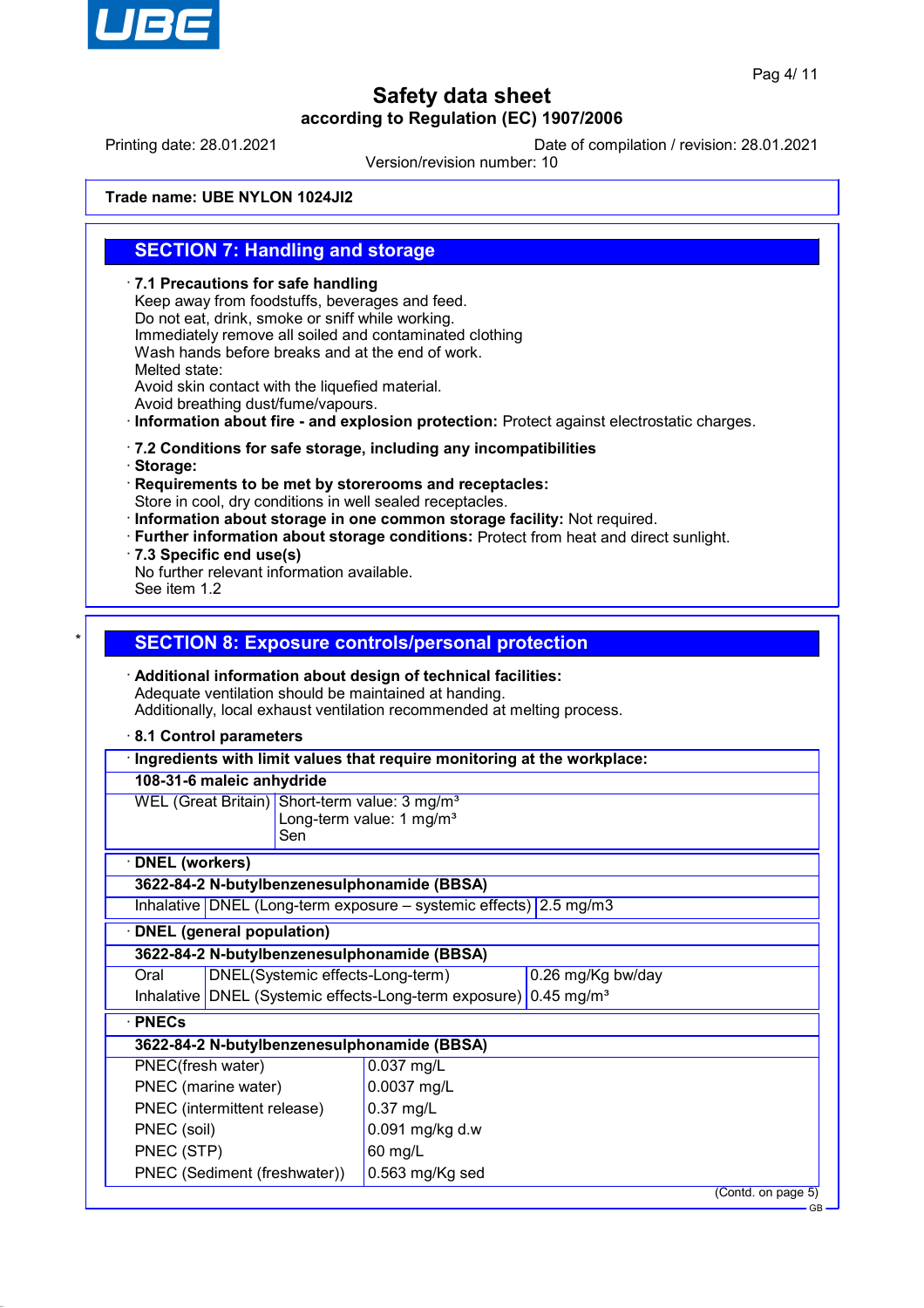

Printing date: 28.01.2021 Date of compilation / revision: 28.01.2021

Version/revision number: 10

### **Trade name: UBE NYLON 1024JI2**

PNEC (sediment (marine water)) 0.056 mg/kg sed

· **Additional information:** The lists valid during the making were used as basis.

### · **8.2 Exposure controls**

- · **Personal protective equipment:**
- · **General protective and hygienic measures:**
- Immediately remove all soiled and contaminated clothing
- Wash hands before breaks and at the end of work.
- In accordance with Directive 89/686/EEC on personal protective equipment

The usual precautionary measures are to be adhered to when handling chemicals.

### · **Respiratory protection:**

- Not necessary if room is well-ventilated.
- Unnecessary under normal processing

Use suitable respiratory protective device in case of insufficient ventilation.

Filter A/P2 In case of brief exposure or low pollution use respiratory filter device. In case of intensive or longer exposure use self-contained respiratory protective device.

· **Protection of hands:**

Use protective gloves according to EN 374

Molten state:

At treating hot polymer or molding process, heat resistant gloves should be required.



Protective gloves

Heat protection gloves

The glove material has to be impermeable and resistant to the product/ the substance/ the preparation.

Selection of the glove material on consideration of the penetration times, rates of diffusion and the degradation

### · **Material of gloves**

Butyl rubber, BR

Recommended thickness of the material:  $\geq 1.5$  mm

Break time: >480 min

The selection of the suitable gloves does not only depend on the material, but also on further marks of quality and varies from manufacturer to manufacturer.

· **Eye protection:**



Safety glasses with side-shields (frame goggles) (e.g. EN 166)

Safety goggles should be worn. At treating hot polymer or molten polymer, face shield should be recommended.

Skin and body protection: Protective work clothing

Molten state:

Heat-resistant protective clothing

- Limitation and supervision of exposure into the environment
- Prevent the material from spreading into the environment.

(Contd. on page 6)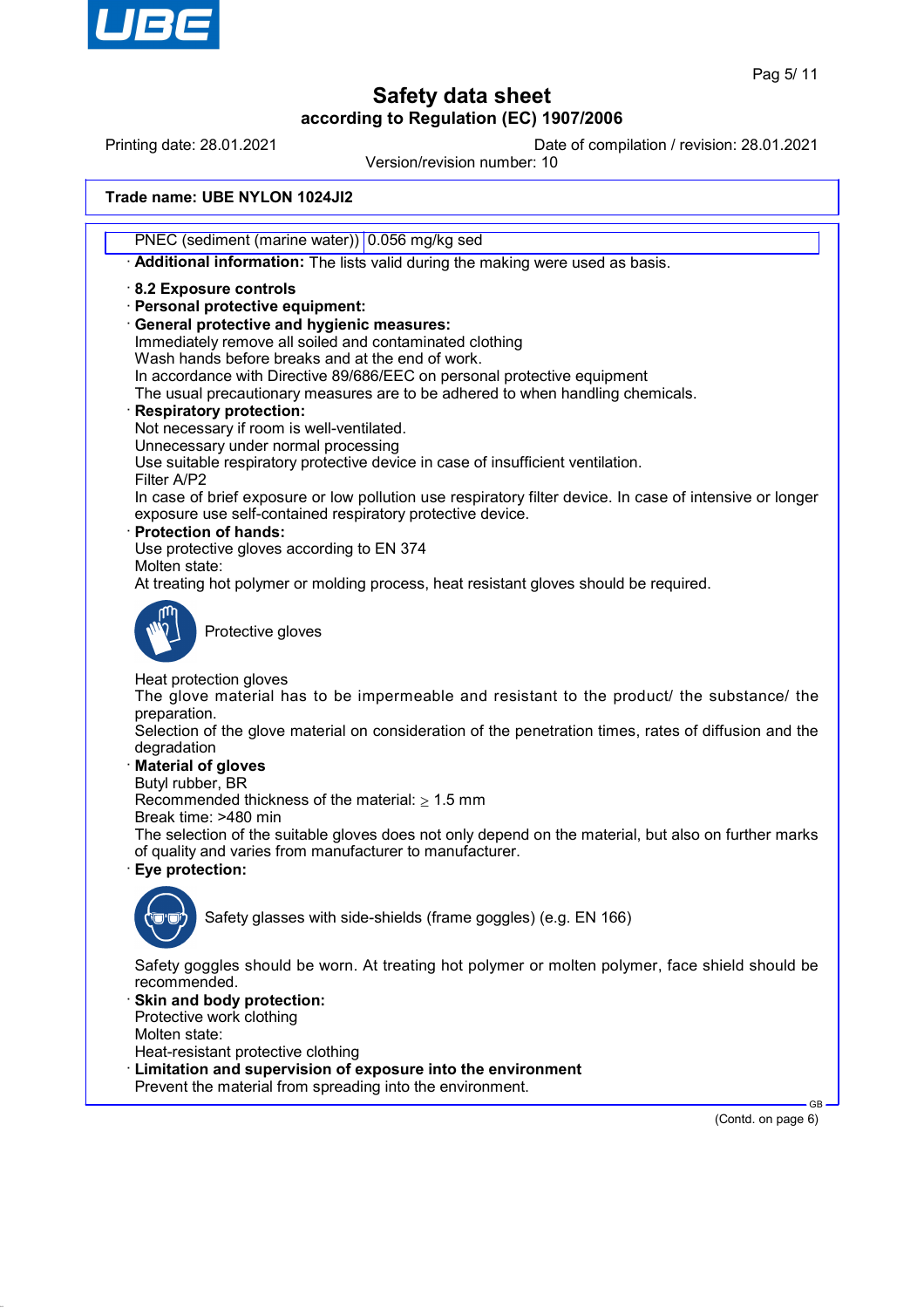

Printing date: 28.01.2021 Date of compilation / revision: 28.01.2021

Version/revision number: 10

## **Trade name: UBE NYLON 1024JI2**

| <b>SECTION 9: Physical and chemical properties</b>                                                      |                                                                                                                                      |
|---------------------------------------------------------------------------------------------------------|--------------------------------------------------------------------------------------------------------------------------------------|
| 9.1 Information on basic physical and chemical properties<br><b>General Information</b>                 |                                                                                                                                      |
| · Appearance:<br>Form:<br>Colour:<br>· Odour:<br>Odour threshold:                                       | <b>Pellets</b><br>White<br>Light<br>Not applicable                                                                                   |
| · pH-value:                                                                                             | 7.5-8.5 (BBSA)<br>Not applicable because it is a solid mixture                                                                       |
| Change in condition<br><b>Melting point/freezing point:</b><br>Initial boiling point and boiling range: | -30 °C (BBSA)<br>Not determined for mixture.<br>314 °C (a 1013 hPa (BBSA))                                                           |
| · Flash point:                                                                                          | >200 °C (Closed cup (BBSA))                                                                                                          |
| · Flammability (solid, gas):                                                                            | Product is not flammable<br>BBSA:<br>Product is not flammable.                                                                       |
| · Ignition temperature                                                                                  | Not determined for mixture.                                                                                                          |
| Decomposition temperature:                                                                              | Not determined for mixture.                                                                                                          |
| · Auto-ignition temperature:                                                                            | Not determined for mixture.<br><b>BBSA:</b><br>No exam necessary because the flash point goes<br>above 200 ° C.                      |
| <b>Explosive properties:</b>                                                                            | Product does not present an explosion hazard.                                                                                        |
| <b>Explosion limits:</b><br>Lower:<br>Upper:<br><b>Oxidising properties</b>                             | Product does not present an explosion hazard.<br>Product does not present an explosion hazard.<br>Not oxidising. (BBSA)              |
| Vapour pressure at 20 °C:                                                                               | 0.0397 mPa (BBSA)                                                                                                                    |
| · Density:<br>Relative density at 20 °C                                                                 | $1.15$ g/cm <sup>3</sup> (BBSA)<br>Not determined for mixture.                                                                       |
| <b>Vapour density</b><br><b>Evaporation rate</b>                                                        | Not applicable because it is a solid mixture<br>Not applicable because it is a solid mixture                                         |
| · Solubility in / Miscibility with<br>water:                                                            | Not miscible or difficult to mix.                                                                                                    |
| · Partition coefficient: n-octanol/water at 20 °C: 2.05 log POW (BBSA)                                  |                                                                                                                                      |
| · Viscosity:<br>Dynamic at 20 °C:<br>Kinematic:<br>· 9.2 Other information<br>· Molecular mass          | 180 mPas (BBSA)<br>Not applicable because it is a solid mixture<br>No further relevant information available.<br>(BBSA): 213,3 g/mol |

(Contd. on page 7)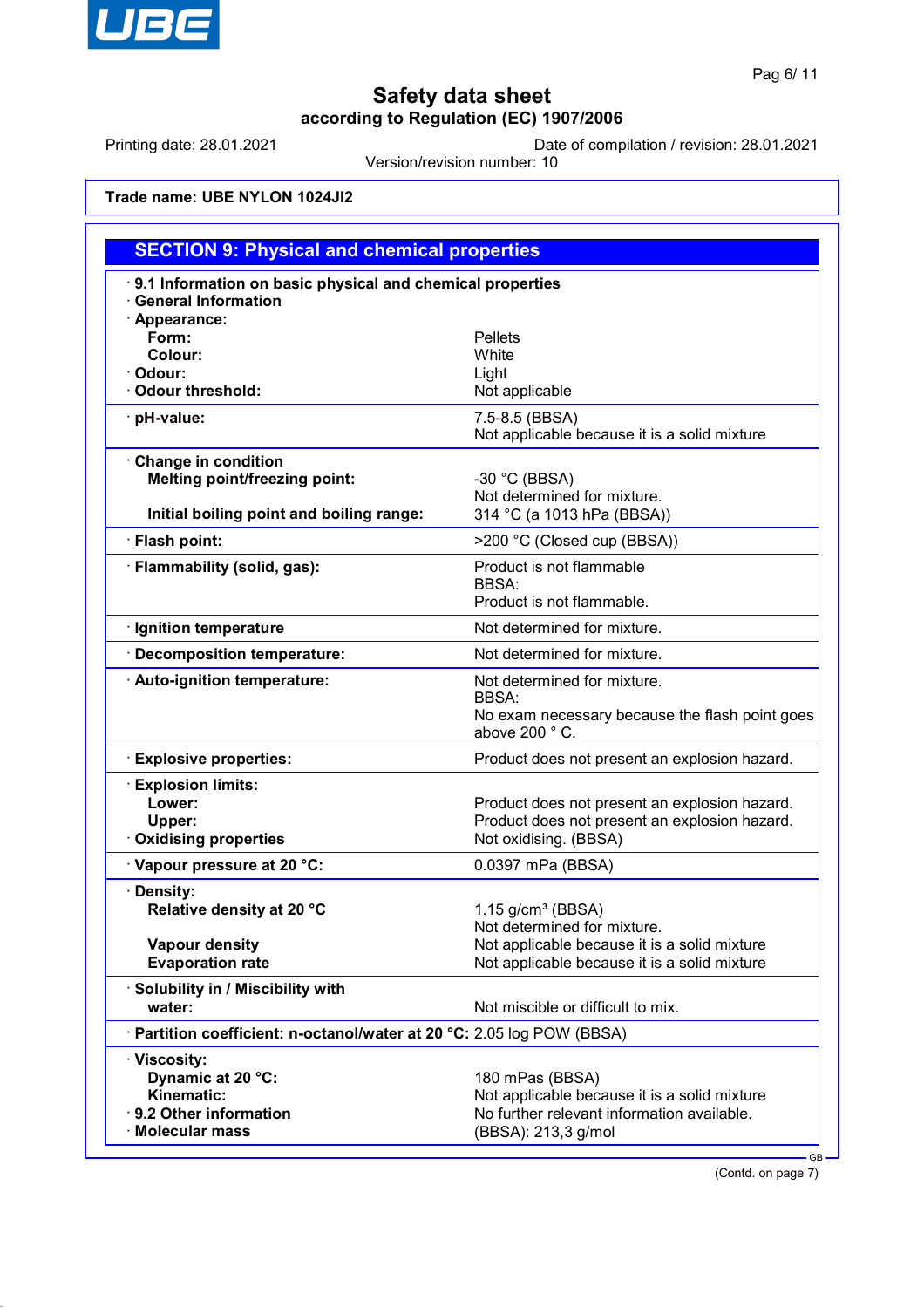

Printing date: 28.01.2021 Date of compilation / revision: 28.01.2021

Version/revision number: 10

**Trade name: UBE NYLON 1024JI2**

## **SECTION 10: Stability and reactivity**

- · **10.1 Reactivity**
- As BBSA: Thermal decomposition can lead to the escape of irritating gases and vapours.
- · **10.2 Chemical stability** The product is stable if stored and handled as prescribed/indicated
- · **Thermal decomposition / conditions to be avoided:**
- Stable at environment temperature.

No decomposition if used and stored according to specifications.

- · **10.3 Possibility of hazardous reactions** No dangerous reactions known.
- · **10.4 Conditions to avoid** Avoid heat, flames, sparks and other sources of ignition.
- Avoid high temperature
- · **10.5 Incompatible materials:** Oxidizing agents, acids, bases and reactive agents.
- · **10.6 Hazardous decomposition products:**
- Carbon monoxide
- Carbon dioxide

Hydrogen cyanide (prussic acid)

- Ammonia
- · **Additional information:**

As BBSA: On burning: release of toxic and corrosive gases/vapours (sulphur oxides).

## **SECTION 11: Toxicological information**

### · **11.1 Information on toxicological effects**

· **Acute toxicity** Based on available data, the classification criteria are not met.

# · **LD/LC50 values relevant for classification:**

**3622-84-2 N-butylbenzenesulphonamide (BBSA)**

| $\vert$ 2,070 mg/kg (rat) |
|---------------------------|
|                           |

| Dermal | LD50 | $\vert$ >2,000 mg/kg (rat) |
|--------|------|----------------------------|
|        |      |                            |

Inhalative LC50/4 h  $>4.066$  mg/l (rat)

### **108-31-6 maleic anhydride**

| Oral   | LD50 | $1,090$ mg/kg (rat)                    |
|--------|------|----------------------------------------|
| Dermal | LD50 | $\vert$ 2,620 mg/kg (rabbit)           |
|        |      | Inhalative $LC50/4 h$ >4.35 mg/l (rat) |

### · **Primary irritant effect:**

· **Skin corrosion/irritation** Mixture: Based on available data, the classification criteria are not met. Components: BBSA: Not classified with the available data. Maleic Anhydride: Species: rabbit Result: corrosive · **Serious eye damage/irritation** Mixture: Based on available data, the classification criteria are not met. Components: BBSA: Not classified with the available data. Maleic Anhydride:

(Contd. on page 8)

GB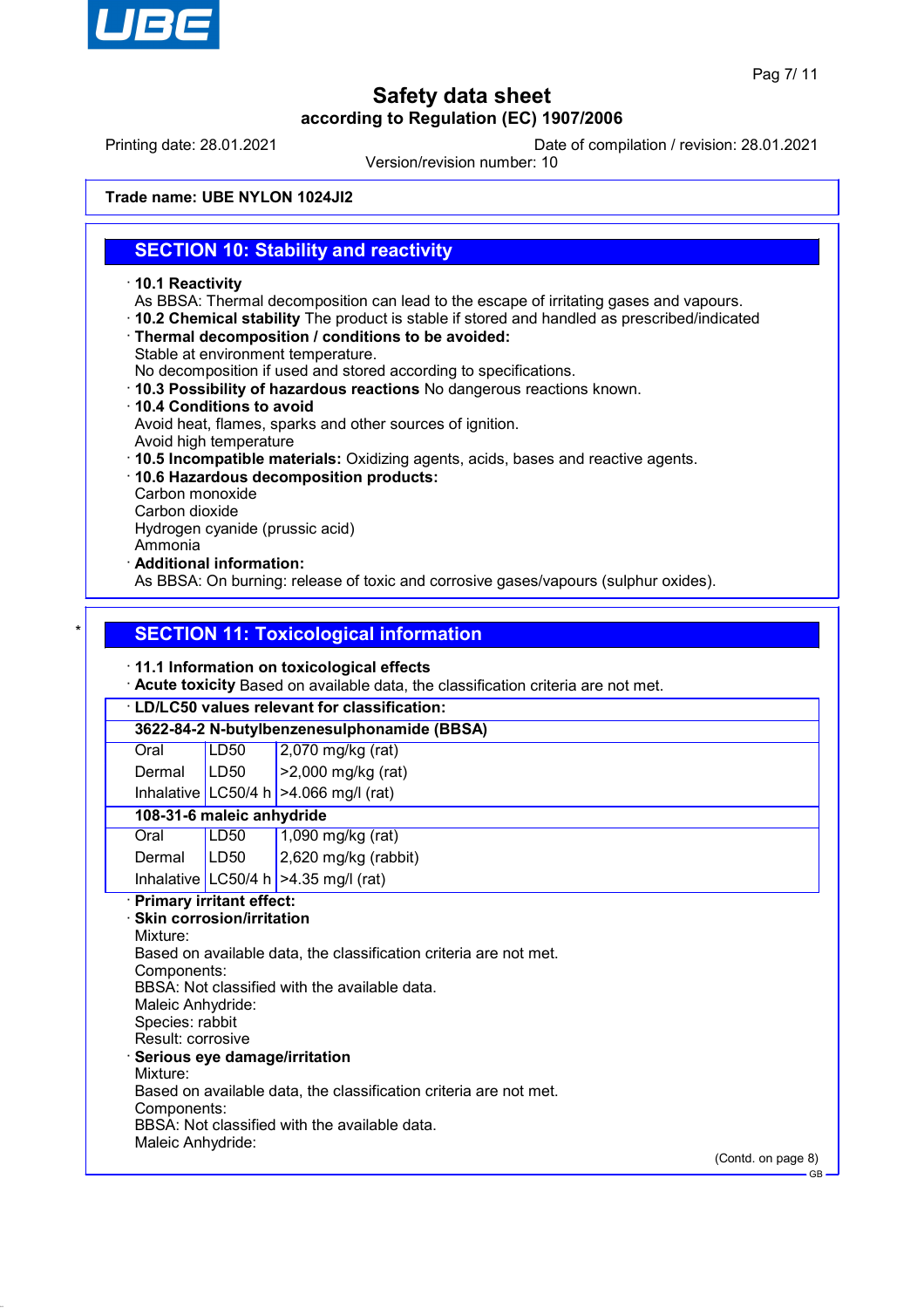

Printing date: 28.01.2021 Date of compilation / revision: 28.01.2021

Version/revision number: 10

| Trade name: UBE NYLON 1024JI2 |
|-------------------------------|
|-------------------------------|

Species: rabbit Result: corrosive · **Respiratory or skin sensitisation** May cause an allergic skin reaction. · **Repeated dose toxicity** Components: Maleic Anhydride: Route of exposure: inhalation Target organs: respiratory system Assessment: The substance is classified as specific target organ toxicant, repeated exposure, category 1. **3622-84-2 N-butylbenzenesulphonamide (BBSA)** Oral NOEL 52 mg/kg (rat female) (90 dias) 52 mg/kg (rat male) (90 dias) Dermal NOAEL >1,000 mg/kg bw/day (rat) (28 dias) **CMR effects (carcinogenity, mutagenicity and toxicity for reproduction)** · **Germ cell mutagenicity** Based on available data, the classification criteria are not met. · **Carcinogenicity** Based on available data, the classification criteria are not met. · **Reproductive toxicity** Based on available data, the classification criteria are not met. · **STOT-single exposure** Based on available data, the classification criteria are not met. · **STOT-repeated exposure** Based on available data, the classification criteria are not met. · **Aspiration hazard** Based on available data, the classification criteria are not met. **SECTION 12: Ecological information** · **12.1 Toxicity** · **Aquatic toxicity:** Mixture: No further relevant information available. Components: BBSA: Harmful to aquatic organisms with long lasting effects. **3622-84-2 N-butylbenzenesulphonamide (BBSA)** EC50(72h) 49 mg/L (Selenastrum capricornutum) LC50 (96 h)  $|$  > 38 mg/l (Danio rerio) EC50 (48 h) 56 mg/l (daphnia magna) **108-31-6 maleic anhydride** NOEC(21d) 10 mg/L (daphnia magna) EC50(72h) 74.35 mg/L (Pseudokirchnerella subcapitata) EC50 77 mg/l /21d (daphnia magna) LC50 (96 h) 75 mg/l (Oncorhynchus mykiss) EC50 (48 h)  $|42.81 \text{ mg/}$  (daphnia magna) · **12.2 Persistence and degradability** Mixture: No further relevant information available. Components: Maleic Anhydride: Easily biodegradable: 93%. After 11 days. BBSA: (Contd. on page 9) GB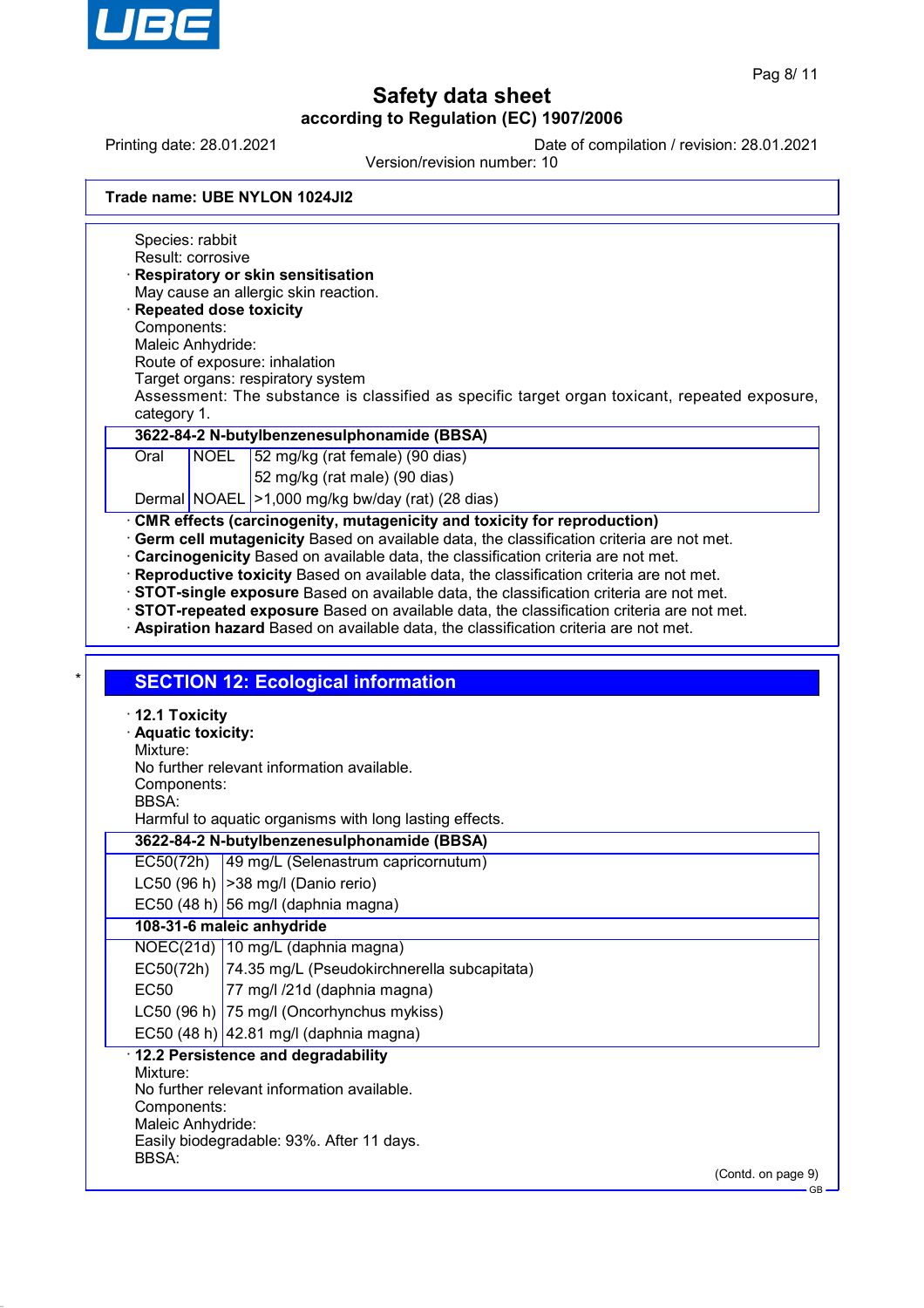

GB

# **Safety data sheet according to Regulation (EC) 1907/2006**

Printing date: 28.01.2021 Date of compilation / revision: 28.01.2021

Version/revision number: 10

### **Trade name: UBE NYLON 1024JI2**

Not easily biodegradable

· **12.3 Bioaccumulative potential**

Mixture:

No further relevant information available.

Components:

BBSA: log Pow=2.01 (20-25ºC) No indication of bio-accumulation potential

Maleic Anhydride:

Low potential based on the log Kow

log Pow:2.01 (20 ºC)

· **12.4 Mobility in soil** No further relevant information available.

- · **12.5 Results of PBT and vPvB assessment**
- · **PBT:** Not applicable.
- · **vPvB:** Not applicable.

· **12.6 Other adverse effects** No further relevant information available.

## **SECTION 13: Disposal considerations**

### · **13.1 Waste treatment methods**

· **Recommendation**

Chemical residues generally count as special waste

Must not be disposed together with household garbage. Do not allow product to reach sewage system.

Disposal must be made according to official regulations.

### · **Uncleaned packaging:**

· **Recommendation:**

Packaging may contain residues of the product and should be treated accordingly. Disposal must be made according to official regulations.

| <b>SECTION 14: Transport information</b>                                   |                             |  |
|----------------------------------------------------------------------------|-----------------------------|--|
| $\cdot$ 14.1 UN-Number<br>· ADR, IMDG, IATA                                | Not applicable              |  |
| 14.2 UN proper shipping name<br>· ADR, IMDG, IATA                          | Not applicable              |  |
| 14.3 Transport hazard class(es)                                            |                             |  |
| · ADR, ADN, IMDG, IATA<br>· Class                                          | Not applicable              |  |
| 14.4 Packing group<br>· ADR, IMDG, IATA                                    | Not applicable              |  |
| 14.5 Environmental hazards:<br>$\cdot$ Marine pollutant:                   | No                          |  |
| 14.6 Special precautions for user                                          | Not applicable.             |  |
| 14.7 Transport in bulk according to Annex II<br>of Marpol and the IBC Code | Not applicable.             |  |
| · Transport/Additional information:                                        | Not classification assigned |  |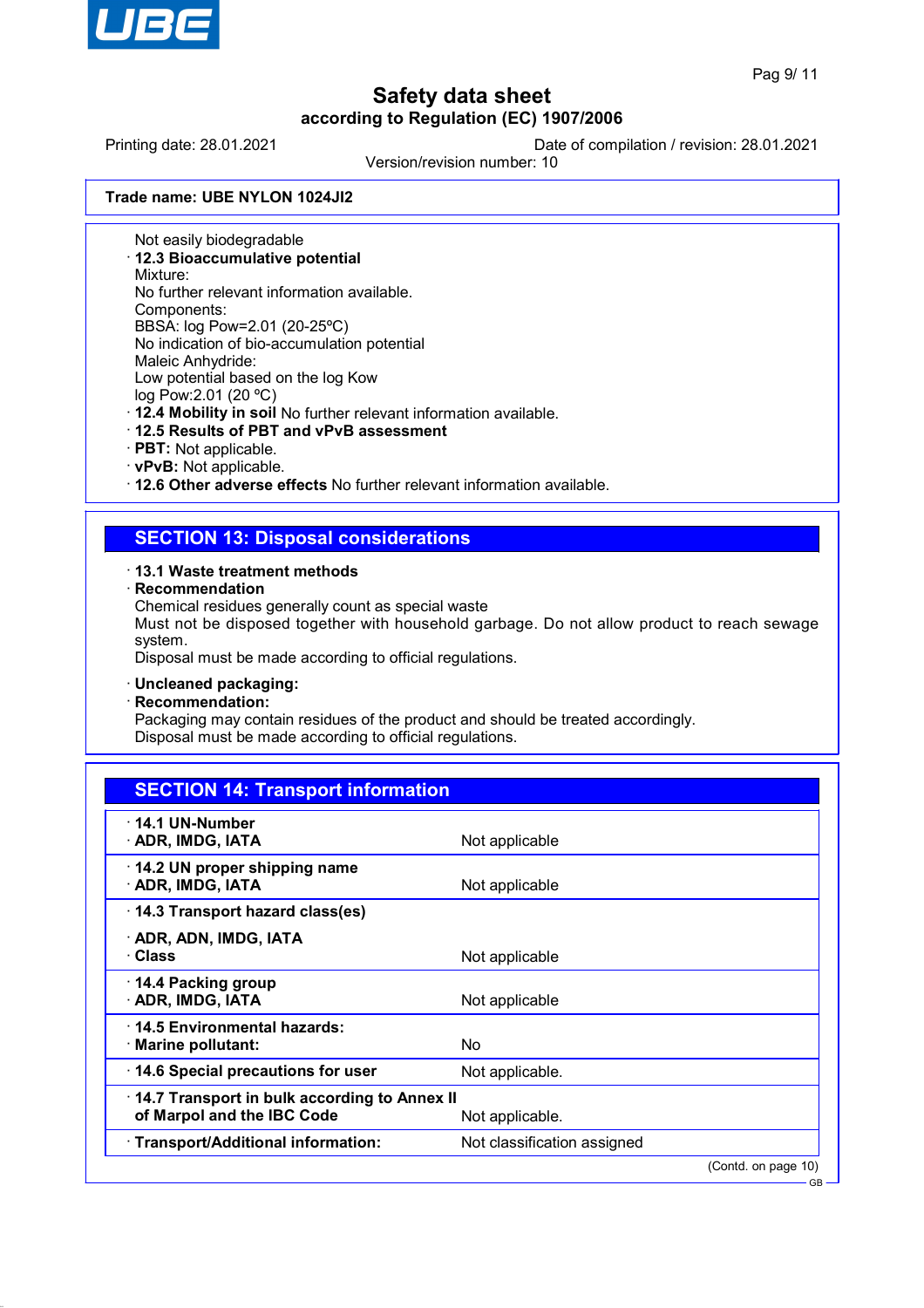

Printing date: 28.01.2021 Date of compilation / revision: 28.01.2021

Version/revision number: 10

**Trade name: UBE NYLON 1024JI2**

**UN "Model Regulation":** Not applicable

## **SECTION 15: Regulatory information**

- · **15.1 Safety, health and environmental regulations/legislation specific for the substance or mixture**
- · **Directive 2012/18/EU**
- · **Named dangerous substances ANNEX I** None of the ingredients is listed.
- · **15.2 Chemical safety assessment:**
- For the mixture:

A Chemical Safety Assessment has not been carried out.

## **SECTION 16: Other information**

This information is based on our present knowledge. However, this shall not constitute a guarantee for any specific product features and shall not establish a legally valid contractual relationship.

### · **Relevant phrases**

- H302 Harmful if swallowed.
- H314 Causes severe skin burns and eye damage.
- H317 May cause an allergic skin reaction.
- H318 Causes serious eye damage.
- H332 Harmful if inhaled.
- H334 May cause allergy or asthma symptoms or breathing difficulties if inhaled.
- H372 Causes damage to organs through prolonged or repeated exposure.
- H412 Harmful to aquatic life with long lasting effects.

### · **Training hints**

Specific training of workers to comply with the requirements specified in the Safety Data Sheet is required.

### · **Classification according to Regulation (EC) No 1272/2008**

-Physico-chemical hazards: the classification of the mixture has been done based on tests.

-Health hazards: the classification of the mixture has been done based on information of ingredients.

-Environment hazards: the classification of the mixture has been done based on information of ingredients.

### · **Department issuing SDS:** Product Liability group

- · **Contact:** Contact with business unit for any issue related to the safety data sheet
- · **Abbreviations and acronyms:**

ADR: Accord européen sur le transport des marchandises dangereuses par Route (European Agreement concerning the International Carriage of Dangerous Goods by Road) IMDG: International Maritime Code for Dangerous Goods

- IATA: International Air Transport Association
- GHS: Globally Harmonised System of Classification and Labelling of Chemicals
- EINECS: European Inventory of Existing Commercial Chemical Substances
- ELINCS: European List of Notified Chemical Substances
- CAS: Chemical Abstracts Service (division of the American Chemical Society)
- DNEL: Derived No-Effect Level (REACH)
- PNEC: Predicted No-Effect Concentration (REACH)
- LC50: Lethal concentration, 50 percent
- LD50: Lethal dose, 50 percent
- PBT: Persistent, Bioaccumulative and Toxic vPvB: very Persistent and very Bioaccumulative
- Acute Tox. 4: Acute toxicity oral Category 4
- Skin Corr. 1B: Skin corrosion/irritation Category 1B
- Eye Dam. 1: Serious eye damage/eye irritation Category 1

(Contd. on page 11)